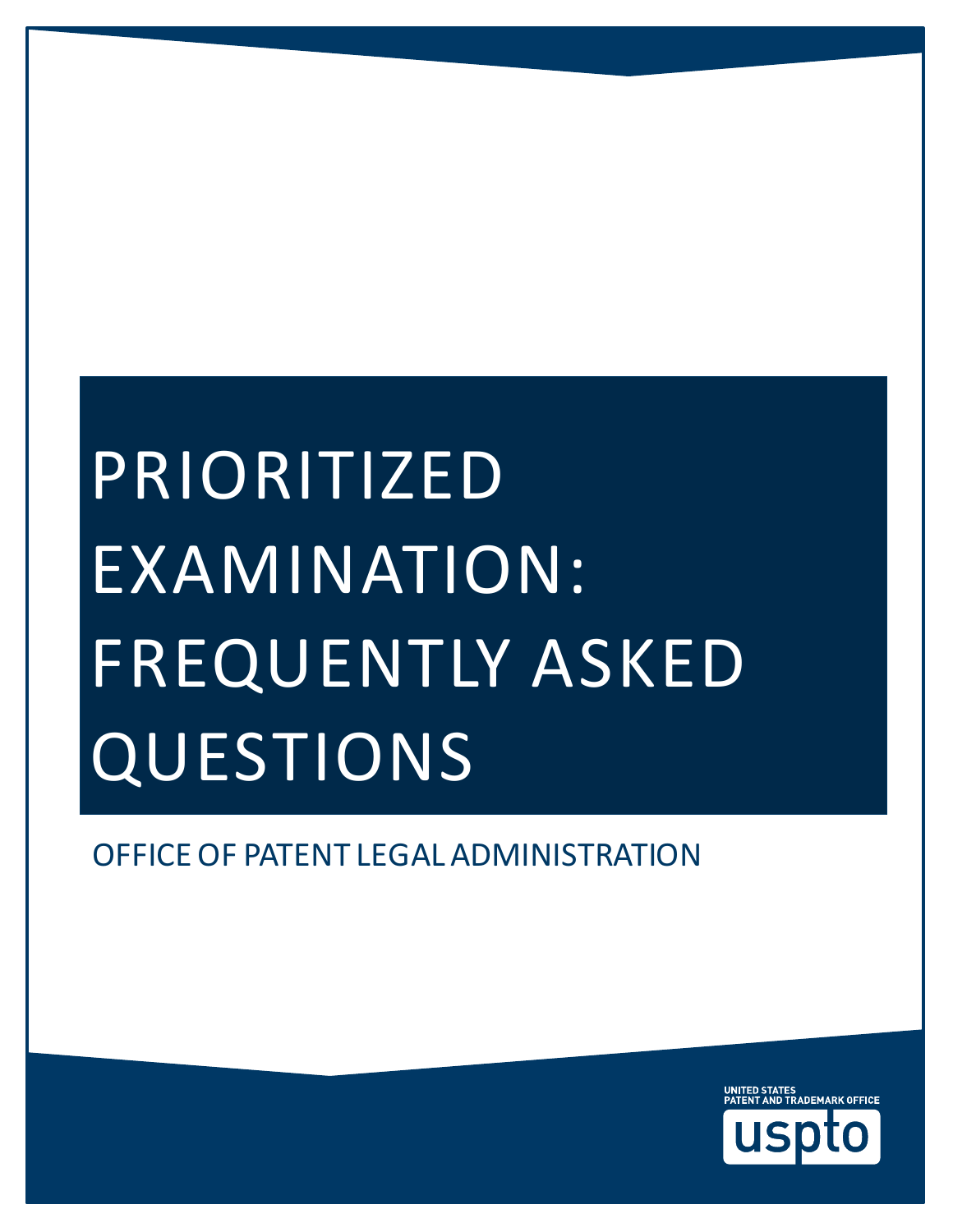### **Overview**

#### **1. What is prioritized examination?**

 examination request may also be filed with or after a request for continued examination (RCE) but before the mailing of the first Office action subsequent to the RCE in a pending Prioritized examination is a procedure for expedited examination of a patent application under 37 CFR 1.102(e). Prioritized examination under 37 CFR 1.102(e) of new applications is also known as the Track One program. A request for prioritized application (see questions 16-20).

#### **2. What types of applications are eligible for the Track One program?**

 but reissue applications are not eligible. Continuing applications are not automatically Original nonprovisional utility and plant patent applications filed under 35 U.S.C. 111(a), having no more than four independent claims, thirty total claims, and no multiple dependent claims at the time the request to participate is reviewed by the Office of Petitions, and filed on or after September 26, 2011, are eligible for Track One. The term "original application" includes both first filings and continuing applications; see the Manual of Patent Examining Procedure (MPEP) section [201.02](https://section201.02). Thus, continuation, continuation-in-part, and divisional applications are eligible for prioritized examination, given prioritized examination status based on a request filed in the parent application; each application must, on its own, meet all the requirements and have a timely request submitted therein.

 **3. How will I know if the limit of 15,000 granted requests for prioritized examination for the fiscal year has already been reached?** 

 [Dashboard.](https://www.uspto.gov/dashboard/patents/special.html) Track One filing rate information is available a[t the USPTO Special Program Data](https://www.uspto.gov/dashboard/patents/special.html) 

#### **4. Does the 15,000 granted request limit set in 37 CFR 1.102(e) apply only to Track One requests filed with original applications, prioritized examination requests filed with requests for continued examination (RCEs), or both?**

 including both Track One and prioritized examination for RCEs. For the purposes of 37 The 15,000 limit applies to the sum of all granted requests for prioritized examination, CFR 1.102(e), "accept" means "grant"; in other words, the cap limits the total number of granted requests for prioritized examination, not the total number of received requests for prioritized examination.

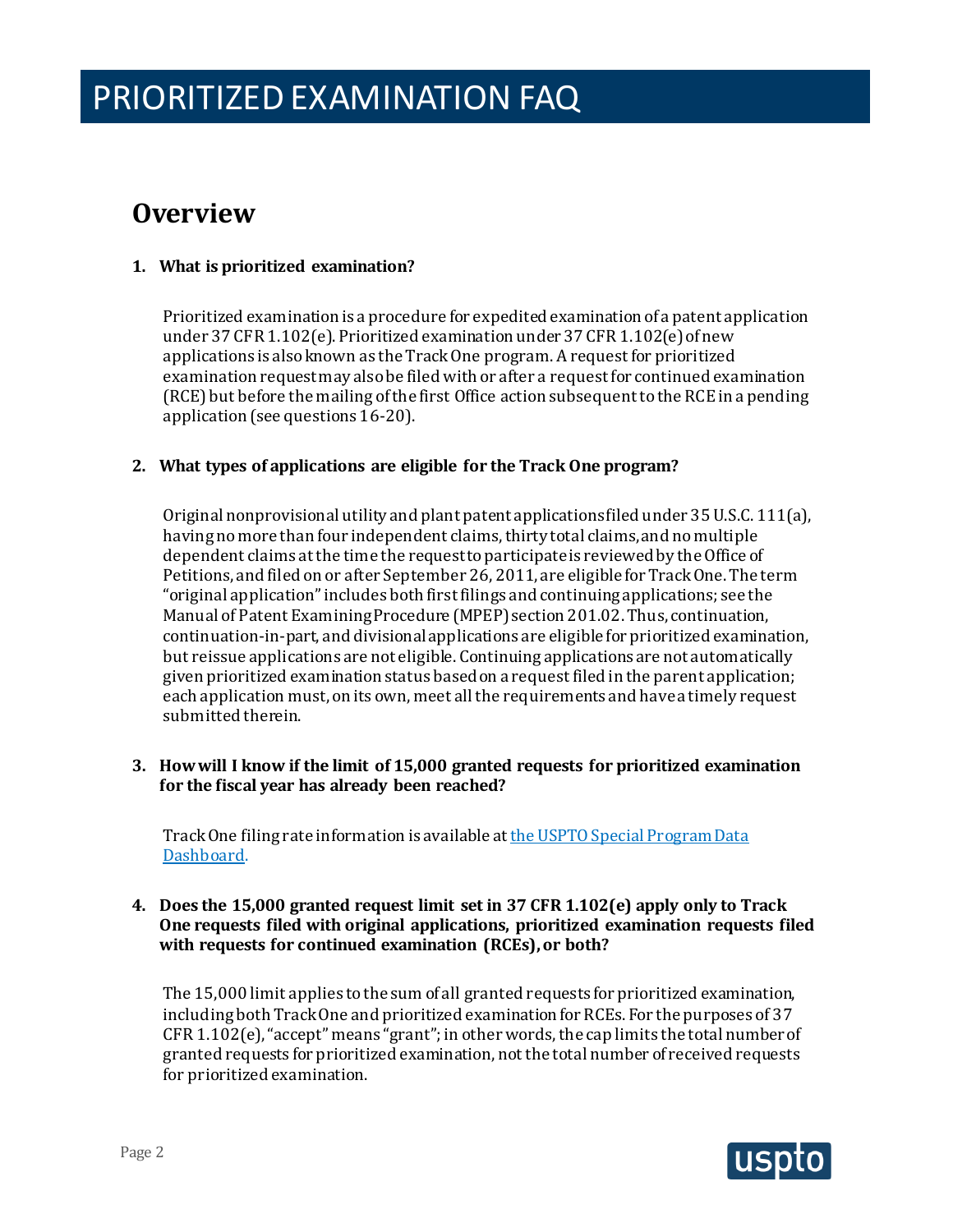#### **5. I have a question about the Track One program that is not answered in this FAQ. Where can I get more information?**

 and MPEP 708.02(b). Additional details about the Track One program are available a[t the Track One microsite](https://www.uspto.gov/patents/initiatives/usptos-prioritized-patent-examination-program) 

General questions about the prioritized examination program may be directed to the Office of Patent Legal Administration at (571) 272-7704 or at Patent Practice@uspto.gov.

 contact the Office of Petitions at (571) 272-3282. For questions regarding a specific Track One decision in your application, you may

### **Filing a Track One request – general questions**

#### **6. How should I submit my Track One request?**

 Prioritized Examination of plant applications may be filed in paper, or electronically as Requests for Prioritized Examination of utility patent applications must be filed electronically via the Patent Electronic System (EFS-Web, Patent Center). Requests for provided for i[n the May 2020 Official Notice](https://www.uspto.gov/sites/default/files/documents/plant-efiling-20200504.pdf?utm_campaign=subscriptioncenter&utm_content=&utm_medium=email&utm_name=&utm_source=govdelivery&utm_term=) (1474 OG 243, May 26, 2020)

The Request for Prioritized Examination must be present on filing of the original utility or plant application under 35 U.S.C. 111(a), or with or after an RCEin compliance with 37 CFR 1.114.

A quick start guide that details the process for filing such requests via EFS-Web is available on the USPTO web site at [http://www.uspto.gov/patents/init\\_events/track-1](http://www.uspto.gov/patents/init_events/track-1-quickstart-guide.pdf) [quickstart-guide.pdf.](http://www.uspto.gov/patents/init_events/track-1-quickstart-guide.pdf)

Business Center by email at <u>ebc@uspto.gov</u> or by telephone at (866) 217-9197. If you have any questions regarding electronic filing, please contact the Patent Electronic

#### **7. Am I required to use the USPTO's certification and request form PTO/AIA/424 to request prioritized examination?**

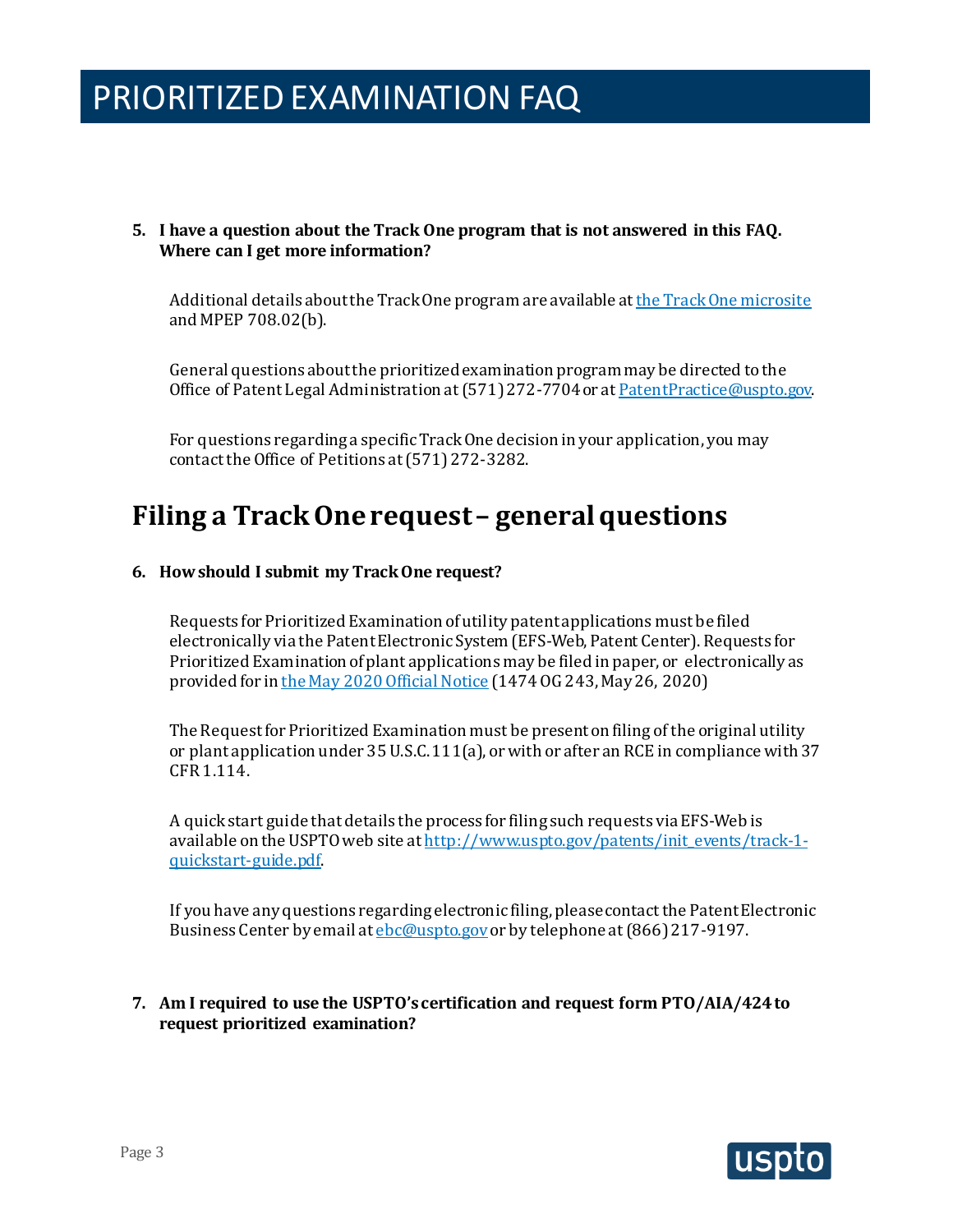No, use of PTO/AIA/424 is not required, but applicants are nevertheless encouraged to use this form in order to avoid processing delays. If you decide to use your own form for request information as the USPTO form. If your own form is a modified version of PTO/AIA/424, all text identifying the form as an Office form must be removed and any existing certification language may not be modified. See 37 CFR 1.4(d)(5). requesting prioritized examination, your form should include the same certification and

The PTO/AIA/424 form is available within the Patent Electronic Systems and on the [USPTO's Patent Forms website.](https://www.uspto.gov/patents/apply/forms/forms-patent-applications-filed-or-after-september-16-2012)

#### **8. What fees, if any, do I need to pay along with my Request for Prioritized Examination for an original application?**

The following fees must be paid for a Request for Prioritized Examination for a new application:

- i. Prioritized examination fee, as set forth in 37 CFR 1.17(c)
- ii. Prioritized examination processing fee, as set forth in 37 CFR 1.17(i)(1)
- iii. Basic filing fee, as set forth in 37 CFR 1.16(a), or for a plant application, 37 CFR 1.16(c)
- iv. Search fee, as set forth in 37 CFR 1.16(k), or for a plant application, 37 CFR 1.16(m)
- v. Examination fee, as set forth in 37 CFR 1.16(o), or for a plant application, 37 CFR 1.16(q)
- vi. Excess claim fee (where appropriate), as set forth in 37 CFR 1.16(h) and (i)
- vii. Application size fee (where appropriate), as set forth in 37 CFR 1.16(s)
- viii. Publication fee, as set forth in 37 CFR 1.18(d)
	- Note: This fee is currently set to \$0. The prioritized examination rule still contains the publication fee as a requirement in the event that changes to the publication fee are made in the future.

 excess claims fees or application size fees are required but have not been paid, applicant examination. See MPEP 708.02(b)(I)(B)(4). If, at the time the request for prioritized examination is considered by the USPTO, any will be notified of the deficiency through a decision on the request. The deficient fees must be paid not later than one month from a first decision on the request for prioritized

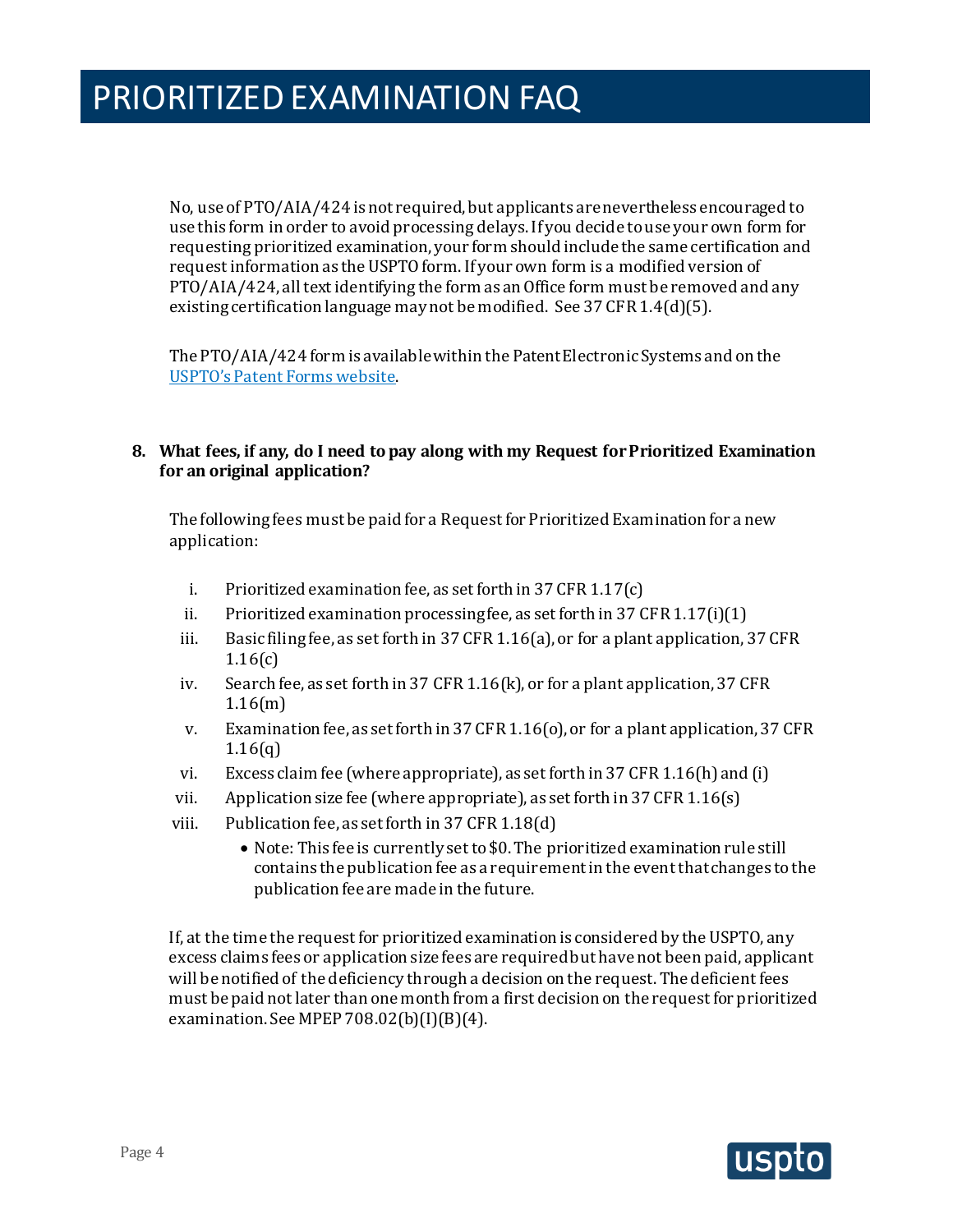If any of fees (i)-(v) and (viii) noted above are unpaid at the time of filing of the Request for Prioritized Examination and original application, the request will be dismissed. However, if an explicit authorization to charge any of the missing fees has been provided in the papers accompanying the application and the request, those fees will be charged in accordance with the authorization, and the request will not be dismissed for nonpayment of fees.

Applicants are encouraged to include with their application an authorization to charge any additional fees under 37 CFR 1.16 and 1.17, to ensure that a Track One request is not dismissed for failure to pay the required fees.

For exact fee amounts and entity discount information please refer t[o the current fee](https://www.uspto.gov/learning-and-resources/fees-and-payment)  [schedule.](https://www.uspto.gov/learning-and-resources/fees-and-payment) For further discussion regarding fees related to prioritized examination, see MPEP 708.02(I)(B)(4).

### **Filing a Track One request with an original application**

#### **9. In order to be considered for the Track One program, what do I need to file?**

Your application must include the following items upon filing:

- A Request for Prioritized Examination (e.g., form PTO/AIA/424)
- A specification as prescribed by 35 U.S.C. 112, including at least one claim;
- Any required drawings;
- Either an executed inventor's oath or declaration under 37 CFR 1.63 or 1.64 for each inventor, or a signed Application Data Sheet (ADS) that provides the legal name, mailing address, and residence (if not residing at the mailing address) for each inventor; and
- The fees noted above in question 8.
- **10. I have a foreign application pending. If I file a U.S. application that claims priority to the foreign application under 35 U.S.C. 119(a)-(d) or (f), will it be eligible for the Track One program?**

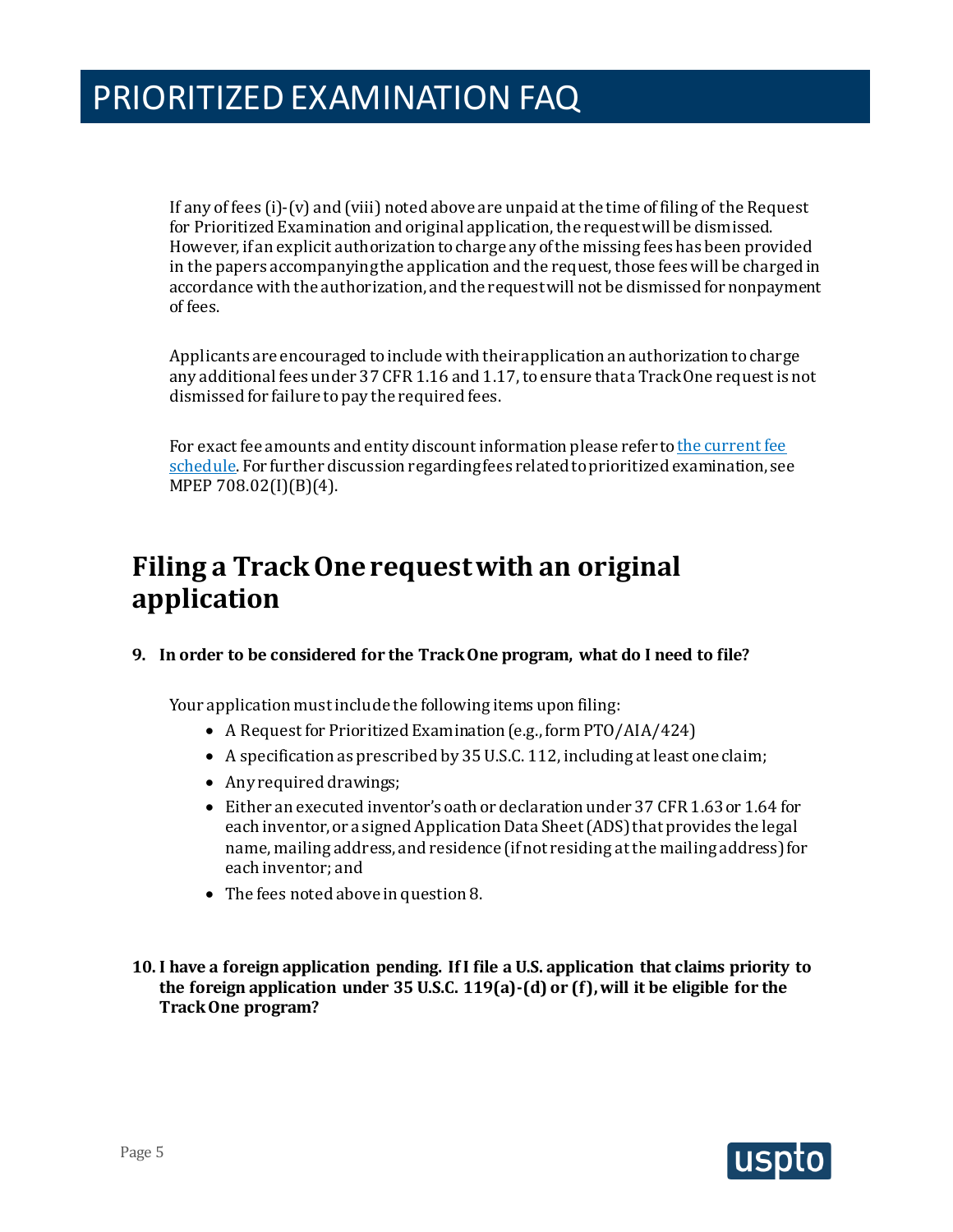for the Track One program. Yes. Any original utility or plant nonprovisional application filed under 35 U.S.C. 111(a) and claiming priority to a foreign application under 35 U.S.C. 119(a)-(d) or (f) is eligible

#### **11. I have a U.S. provisional application pending. If I file a U.S. nonprovisional application claiming benefit of that provisional application, will the nonprovisional be eligible for the Track One program?**

Yes. Any original utility or plant nonprovisional application filed under 35 U.S.C. 111(a) and claiming priority to a prior-filed U.S. application is eligible for the Track One program.

#### **12. I have an international application pending. Is there any way that I can file a U.S. application based on that international application, and have the U.S. application be eligible for prioritized examination?**

 35 U.S.C. 111(a) which claims 1) the benefit of the earlier international application under 35 U.S.C. 365(c) (i.e., a bypass continuation), or 2) the right of priority of the earlier Yes. A request for prioritized examination may be made in a U.S. application filed under international application under 35 U.S.C. 365(a), subject to the conditions of 35 U.S.C. 365.

However, an applicant may not requestprioritized examination of a national stage application of an international application filed under 35 U.S.C. 371. See questions 15 and 18 below for related information regarding RCEs in international and national stage applications.

#### **13. I am filing an application, but one of the joint inventors has refused to execute an Can I file a Track One request for this application? oath or declaration. I have prepared a substitute statement for that joint inventor.**

Yes; however, either (1) the substitute statement and the declaration(s) from the other joint inventor(s) or (2) a properly signed ADS that provides each inventor's legal name, mailing address, and residence (if the inventor does not reside at the mailing address), must be submitted on the date the application is filed. See 37 CFR 1.64 for additional details regarding substitute statements.

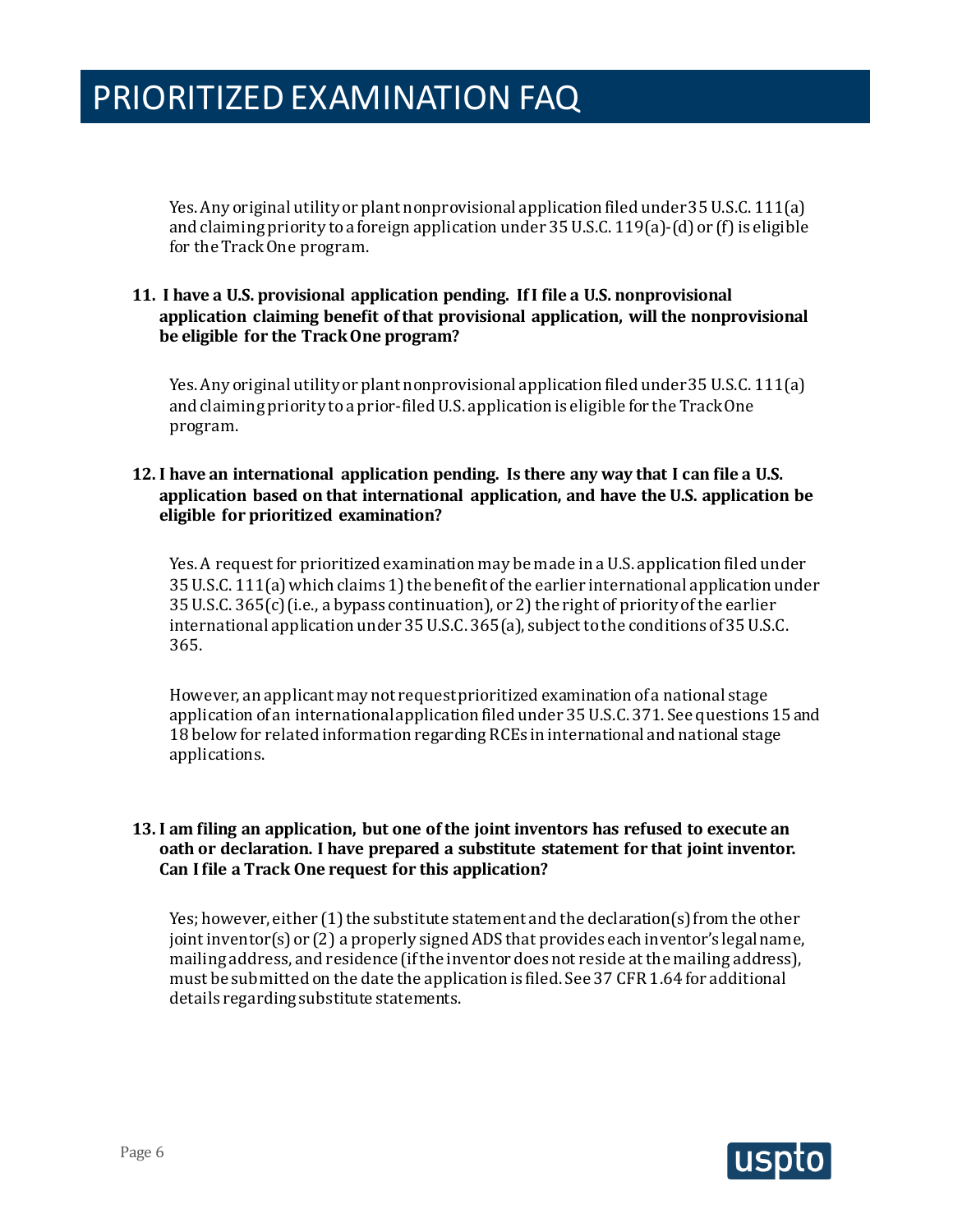For guidance on filing a substitute statement, see Examples 2 and 4 i[n "Inventor's Oath or](https://www.uspto.gov/sites/default/files/aia_implementation/oath_declaration_examples.pdf)  [Forms."](https://www.uspto.gov/sites/default/files/aia_implementation/oath_declaration_examples.pdf)  [Declaration Examples Featuring 'Best Practices' in Use of Inventor's Oath or Declaration](https://www.uspto.gov/sites/default/files/aia_implementation/oath_declaration_examples.pdf) 

#### **14. Can I file an application under 35 U.S.C. 111(a) with a nonpublication request and a Track One request?**

 Yes, you may file an application under 35 U.S.C. 111(a) with both nonpublication and Track One requests.

 comply with the prioritized examination request requirements (see question 8), even Note that the publication fee set forth in 37 CFR 1.18(d) must be submitted in order to though nonpublication is being requested. This fee is currently set to \$0, but this may change in the future. Please refer to the current fee schedule to confirm the amount due.

 **15. I filed a U.S. application under 35 U.S.C. 111(a) and claimed the benefit of an earlier international application under 35 U.S.C. 365(c) (i.e., a bypass continuation). The earlier international application was not filed in English. Can I make a Track One request in the bypass continuation application?** 

Yes. However, a translation is required in accordance with  $37$  CFR  $1.52(b)(1)(ii)$ .

### **Filing a Prioritized Examination request with a Request for Continued Examination (RCE)**

#### **16. Under what circumstances may I request prioritized examination when filing an RCE?**

You may file a prioritized examination request with an RCE under 37 CFR 1.102(e)(2) if:

- your application is an original, nonprovisional utility or plant patent application filed under 35 U.S.C. 111(a), or an application that has entered the national stage under 35 U.S.C. 371, and
- a proper RCE is filed concurrently with the prioritized examination request, OR the RCE was filed previously but an Office action responsive to that RCE has not yet been mailed, and
- no previous prioritized examination request for an RCE has been granted in the application

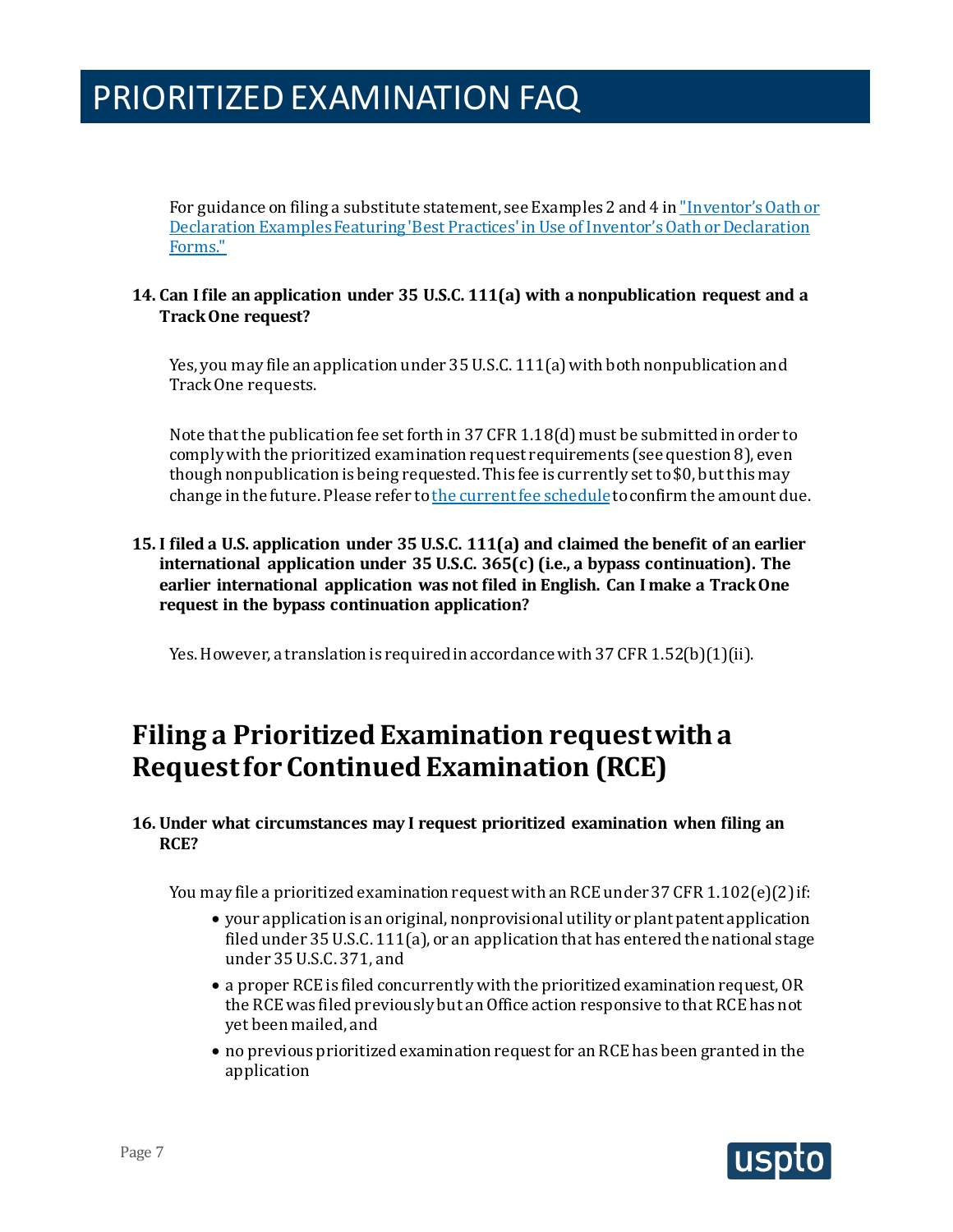Additionally, your application must contain, or be amended to contain, no more than four independent claims, thirty total claims, and no multiple dependent claims.

Note that an RCE is only proper if prosecution in the application is closed (e.g., the last Office action is a final action, a notice of allowance, or an action that otherwise closes prosecution in the application). See 37 CFR 1.114(b).

#### **17. What fees are required upon filing a prioritized examination request with an RCE? What happens if one of the required fees is not present upon filing?**

In order to make a prioritized examination request with an RCE, the following fees must be paid in addition to any fees required for the RCE:

- i. Prioritized examination fee, as set forth in 37 CFR 1.17(c)
- ii. Prioritized examination processing fee, as set forth in 37 CFR 1.17(i)(1)
- iii. If not previously paid, the applicable publication fee as set forth in 37 CFR 1.18(d). However, since this fee is currently set to \$0, no publication fee is due at this time for a request for prioritized examination for continued examination (RCE). The prioritized examination rule still contains the publication fee as a requirement in the event that changes to the publication fee are made in the future.

 If any of the above-noted fees are unpaid when the prioritized examination request is filed, the prioritized examination request will be dismissed(see also Question 28). However, if an explicit authorization to charge any additional required fees has been provided in the papers accompanying the request, the fees will be charged in accordance with the authorization, and the request will not be dismissed for nonpayment of fees. Applicants are encouraged to include with their application an authorization to charge any additional fees under 37 CFR1.16 and 1.17, to ensure that a prioritized examination request is not dismissed for failure to pay the required fees.

For exact fee amounts and entity discount information, please refer to the current fee [schedule.](http://www.uspto.gov/about/offices/cfo/finance/fees.jsp)

 **18. Is prioritized examination available when filing an RCE for applications that were filed as a national stage entry under 35 U.S.C. 371?** 

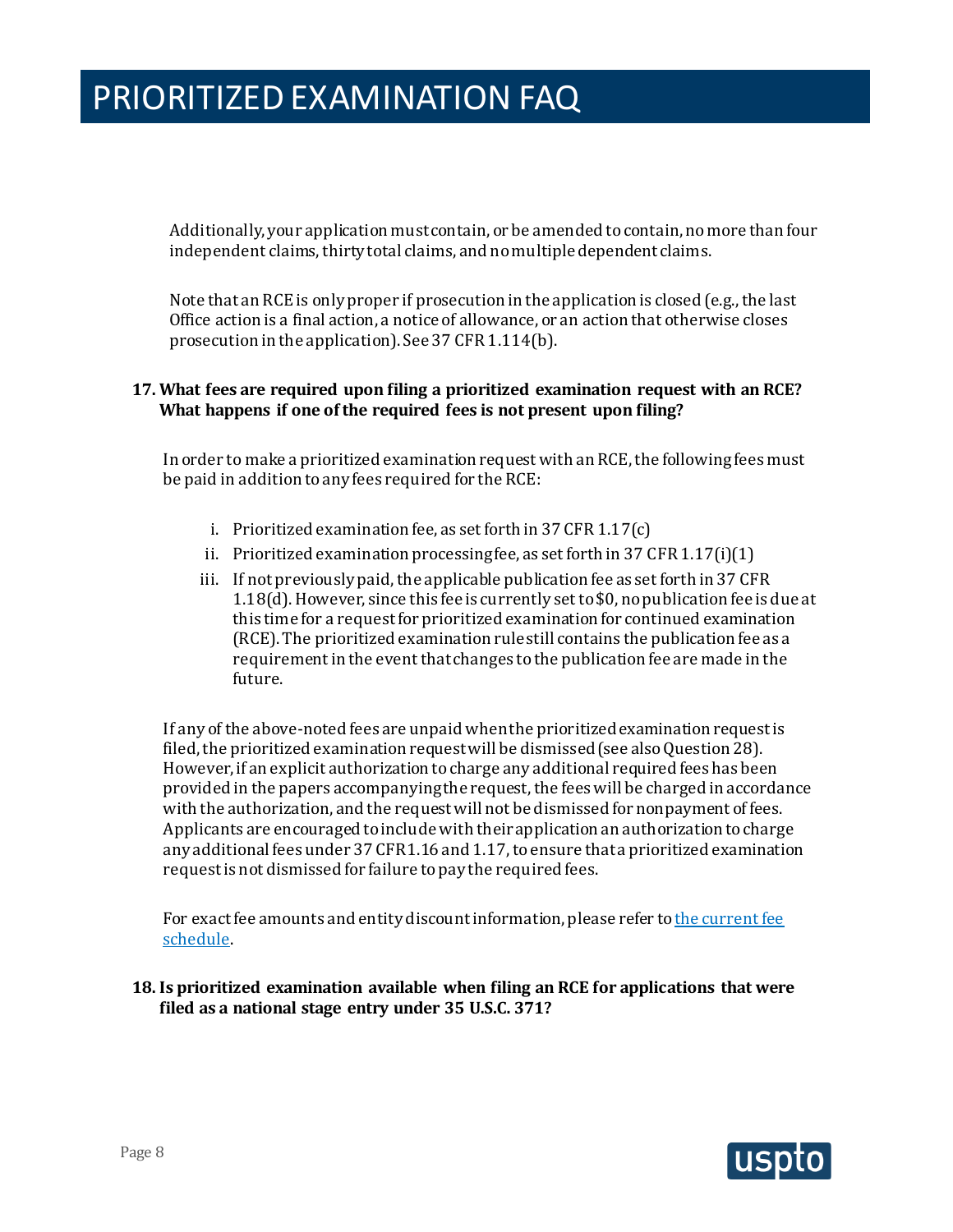Upon filing a proper RCE (which requires prosecution in the application to be closed), prioritized examination becomes available for an application filed as a national stage entry under 35 U.S.C. 371.

#### **19. My application was previously granted special status under the Track One program at the time of original filing. I am now filing an RCE for that application. May I file another prioritized examination request with the RCE?**

Yes, if prioritized examination has not been previously granted for an RCE in the application. The prioritized examination program permits a single request to be granted upon filing a new application under 35 U.S.C. 111(a), and a single request to be granted upon filing an RCE under 37 CFR 1.114.

#### **20. My application was previously granted special status under the prioritized examination program for an RCE. I am now filing a second RCE in my application. May I file another prioritized examination request with the second RCE?**

No. The prioritized examination program permits only a single request to be granted in association with an RCE under 37 CFR 1.114 in that application. See 37 CFR 1.102(e)(2).

### **After your Prioritized Examination request is filed**

#### **21. My application has been granted special status under the Track One program. Will my application remain in that special status until either issuance or abandonment of the application?**

The Track One program grants special status until one of the following occurs:

- i. Applicant files a petition for extension of time for filing a reply.
- ii. Applicant files an amendment to amend the application to contain more than four independent claims, more than thirty total claims, or a multiple dependent claim.
- iii. Applicant files an RCE. See also question 19 above.
- iv. Applicant files a notice of appeal.
- v. Applicant files a request for suspension of action.
- vi. A notice of allowance is mailed.
- vii. A final Office action is mailed.
- viii. The application is abandoned.

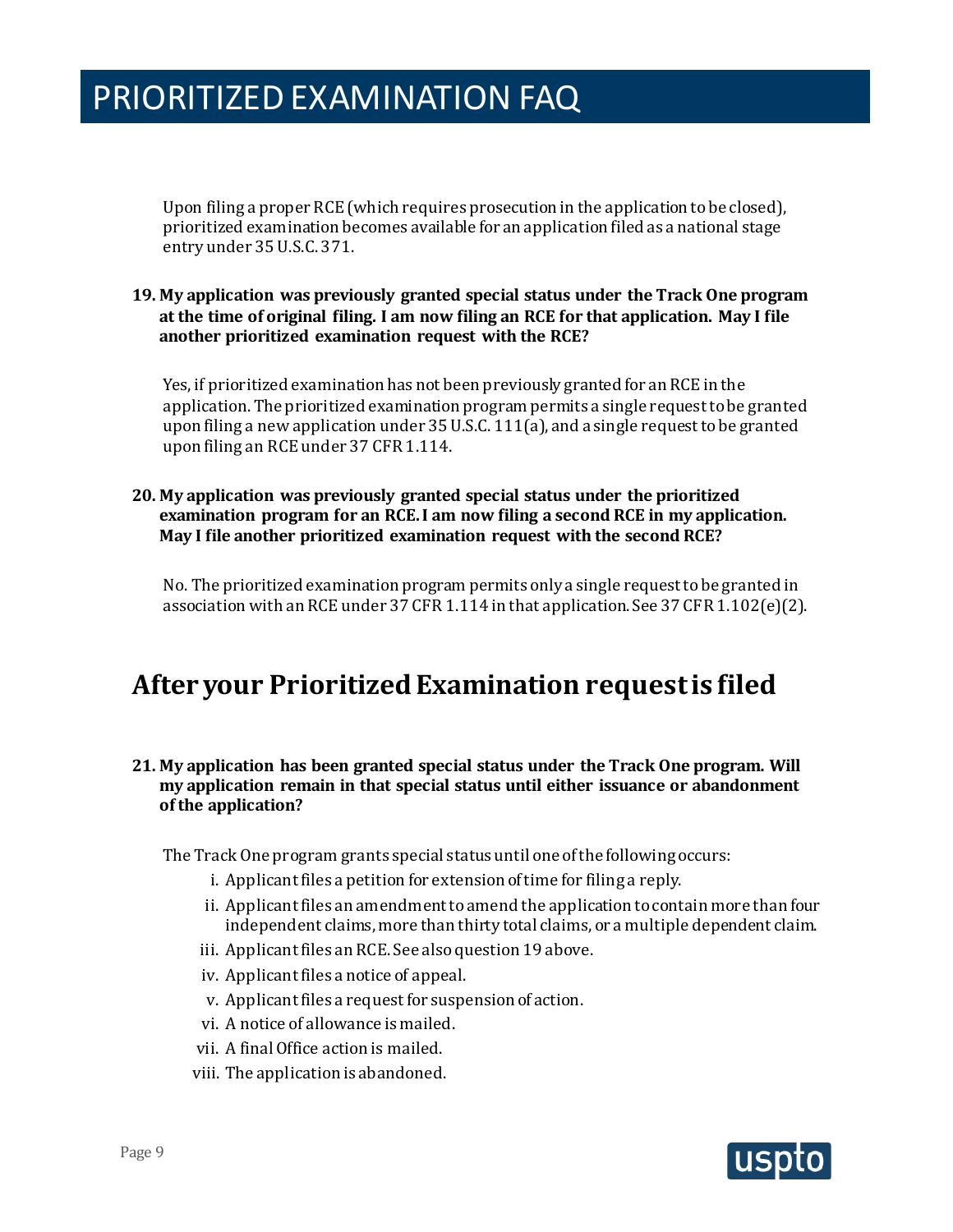ix. Examination is completed as defined in 37 CFR 41.102.

#### **22. My application has been granted special status under the Track One program. When can I expect the final disposition of the application?**

 The goal of the USPTO is to provide a final disposition within twelve months, on average, from the date that Track One status was granted.

#### **23. I just filed my utility application and the Track One request form through the Patent Electronic System, but I inadvertently omitted an item. Can I supplement my original Patent Electronic System filing with a follow-on submission that supplies the missing item and still be eligible for Track One?**

Yes, but only if the follow-on submission is submitted on the same day that the utility application and the prioritized examination request form are filed, such that all necessary items are effectively "present upon filing" as required by 37 CFR 1.102(e)(1).

For example, if the filing fees are inadvertently omitted when the application is filed via the Patent Electronic System, then you may submit the filing fees as a follow-on submission directly into the application on the same day as the filing date of the application.

Applicants are also reminded that only registered users of the Patent Electronic System can submit follow-on documents via the System; follow-on documents are documents filed after the initial submission of the application. Thus, an applicant would need to be a registered user of the Patent Electronic System in order to submit such a follow-on document on the same day the application was filed. See also MPEP 502.05(I)(C)(5) for examples describing possible implications of inadvertently omitting an item when filing an application via the Patent Electronic System.

#### **24. I filed an application with a Track One request and later received a pre-examination notice from the Office of Patent Application Processing (OPAP) that identifies missing items or informalities in my original application filing. Will this affect my Track One request? Can I file an extension of time to respond to the notice?**

Requests for prioritized examination will be acted upon once the application has met all formal requirements such that it is ready for examination. Accordingly, any preexamination notice from the Office of Patent Application Processing will delay a decision on a Track One request until after applicant has filed a complete and timely reply to the pre-examination notice.

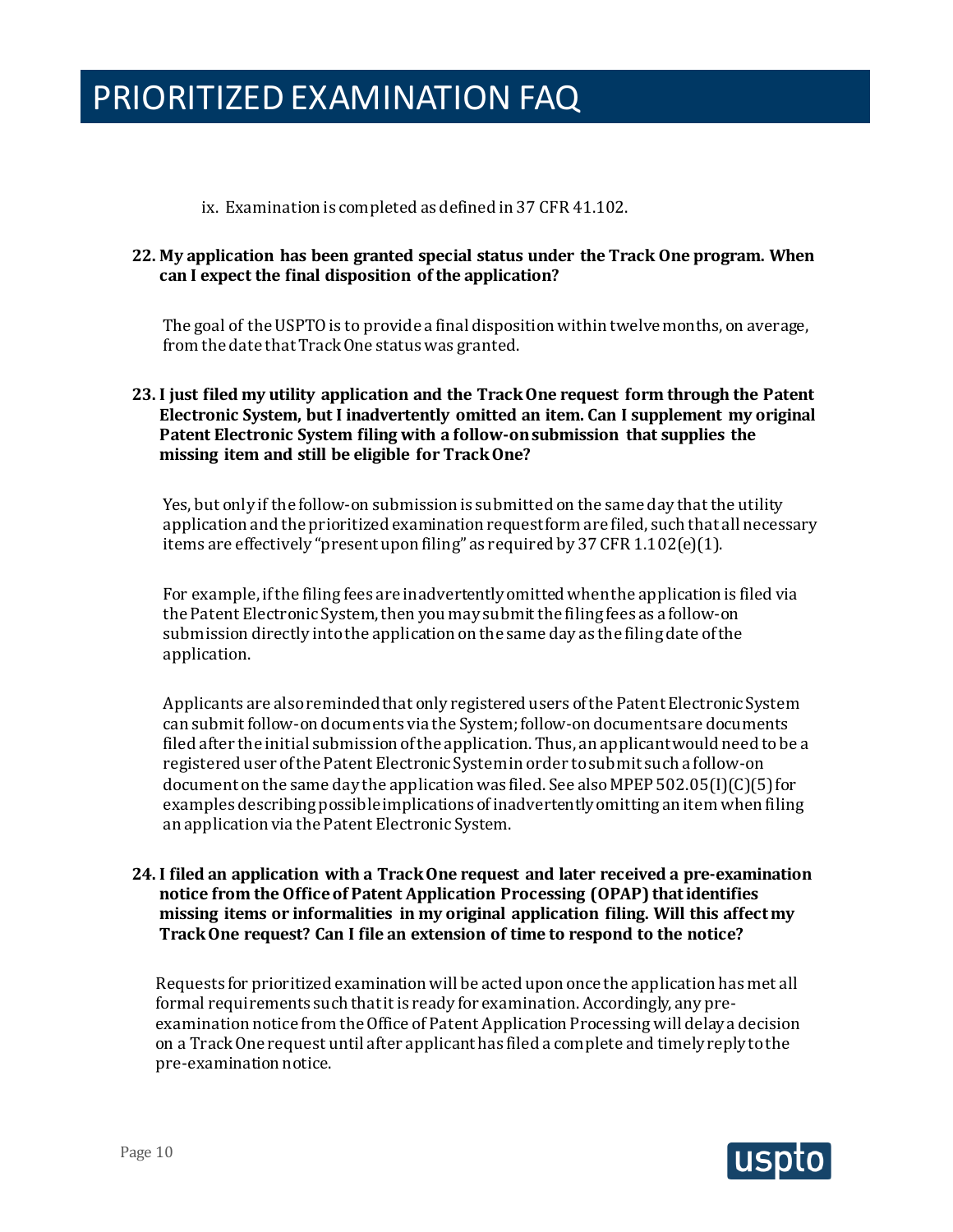language specification, and missing excess claims fees. These types of informalities or Common situations that cause an application to not be ready for examination include, for example, application papers not being in compliance with 37 CFR 1.52, a missing Englishmissing items will delay a decision on the request for prioritized examination, but will not cause the request to be dismissed.

For detailed guidance regarding what it means for an application to be in condition for examination, see MPEP 708.02(a)(VIII)(C).

Note that pre-examination notices generally define a period for reply. Any request for an extension of time to reply to such notice will cause the application to be ineligible for further treatment under the Track One program.

#### **25. If I file a preliminary amendment in an application that already includes a Track One request, will the amendment cause the Track One request to be dismissed? Will it cause termination of the special status under prioritized examination if the request has already been granted?**

A preliminary amendment filed in an application that included a request for prioritized examination upon original filing will not result in dismissal of such request, or termination of special status if a request has already been granted, so long as the preliminary amendment does not cause the application to contain more than four independent claims, more than thirty total claims, or a multiple dependent claim.

#### **26. If I file an information disclosure statement (IDS) in an application that includes a Track One request, will that cause a pending request to be dismissed? Will it cause termination of the special status under prioritized examination if the request has already been granted?**

 termination of special status if a request has already been granted. See also 37 CFR 1.97. An information disclosure statement (IDS) filed in an application that includes a request for prioritized examination will not result in dismissal of a pending request, or

 **27. I filed a Track One request with my application, and later received an Office action or a pre-examination notice, but I am not able to respond by the deadline set by the action/notice. If I petition for an extension of time to reply or request suspension of action, will it affect my Track One request or status?** 

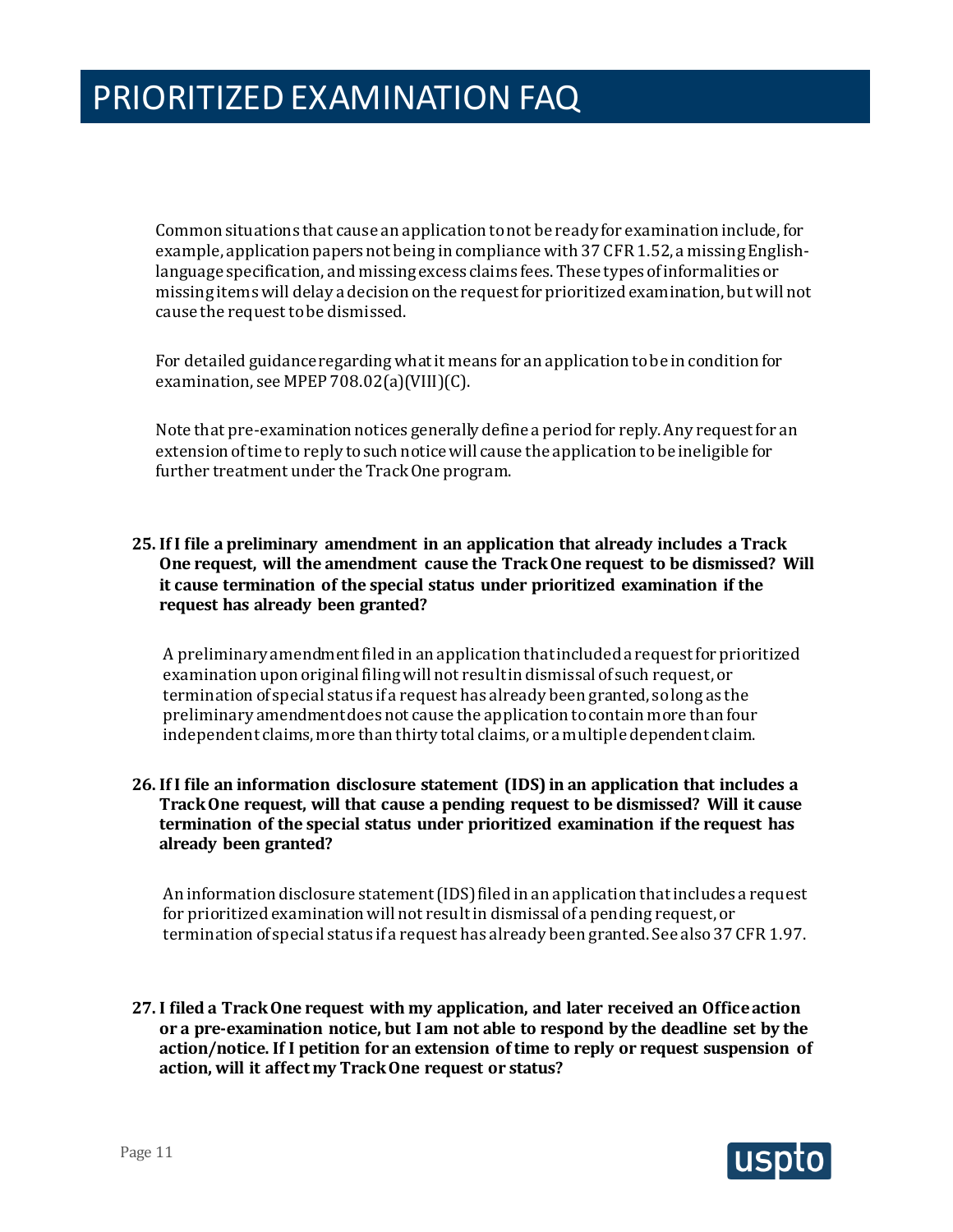for an extension of time or request for suspension of action will cause the Track One Yes. In applications where the Track One request has not yet been decided, any petition request to be dismissed.

In applications where the Track One request was granted, any petition for an extension of time or request for suspension of action will effectively terminate the application's Track One status. Any such petition or request will still be acted upon as set forth in MPEP 708.02(b)(II), even though the application's Track One status has been terminated.

#### **28. My prioritized examination request was dismissed, but I do not think the dismissal was proper. May I request reconsideration of the dismissal?**

If you believe that a decision dismissing your request for prioritized examination is not proper, you may file a petition under 37 CFR 1.181. Be sure to review the specific reason(s) for dismissal provided in the decision when considering whether the dismissal may have been made in error before filing your petition under 37 CFR 1.181.

 If your prioritized examination request was filed at the time of an RCE, you may alternately file a new Request for Prioritized Examination. The new prioritized examination request must include the proper fees, and it must be timely (i.e., filed prior to the mailing of a first Office action after the filing of the RCE).

 The Office of Petitions can assist with questions regarding specific decisions on requests for prioritized examination, and they can be reached by telephone at (571)272-3282.

#### **29. My prioritized examination request was dismissed. Can I request a refund of fees?**

If previously paid, the prioritized examination fee set forth in 37 CFR 1.17(c) will be automatically refunded upon the dismissal of the original request for prioritized examination; you do not need to submit a separate request for such refund.

 to cover the cost of processing the request. The prioritized examination processing fee set forth in 37 CFR 1.17(i)(1) will be retained